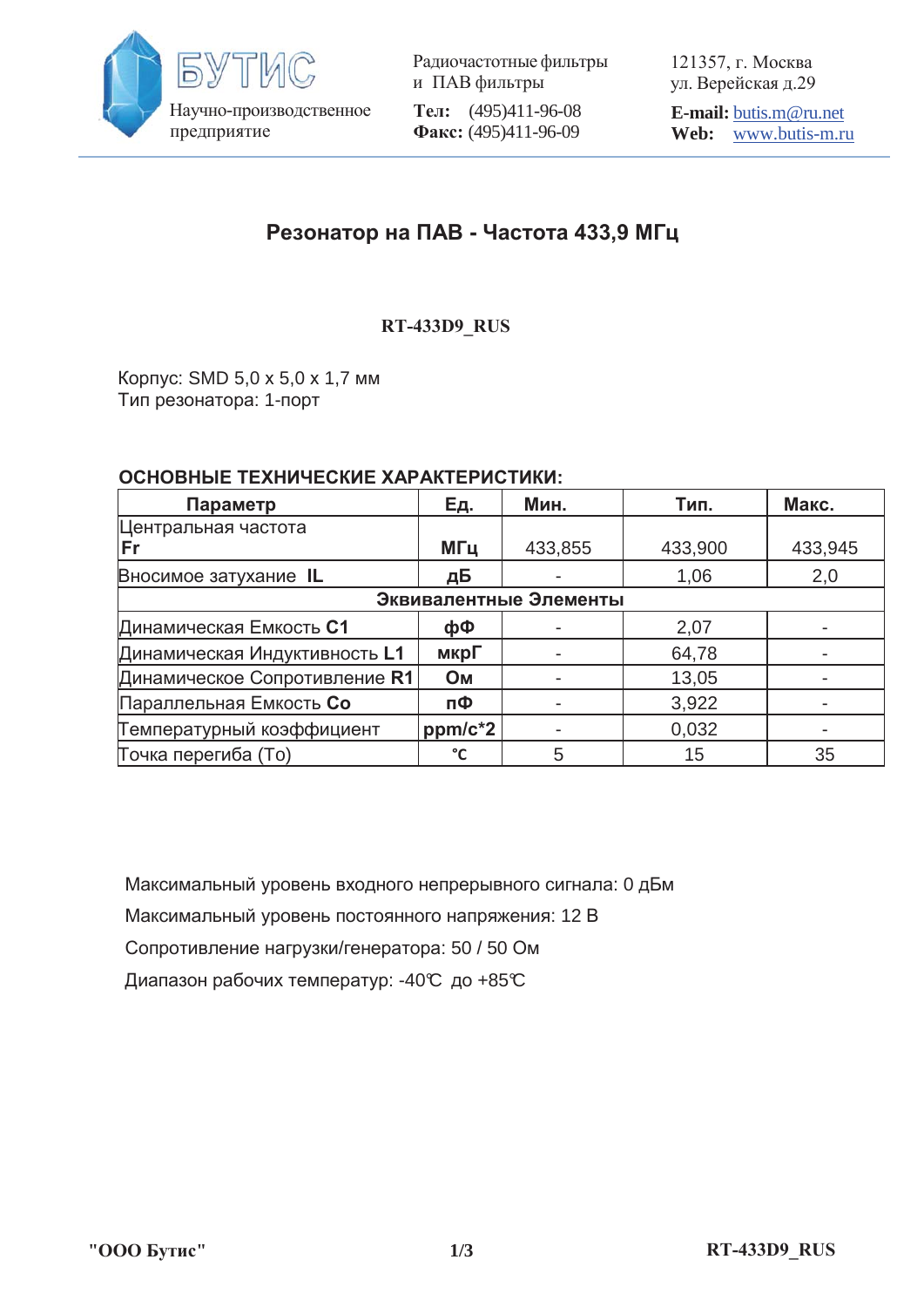

Радиочастотные фильтры и ПАВ фильтры **Тел:** (495)411-96-08 Факс: (495)411-96-09

121357, г. Москва ул. Верейская д.29

**E-mail:** butis.m@ru.net **Web:** www.butis-m.ru

## КОРПУС И СХЕМА ВКЛЮЧЕНИЯ:







#### ЭКВИВАЛЕНТНАЯ СХЕМА: